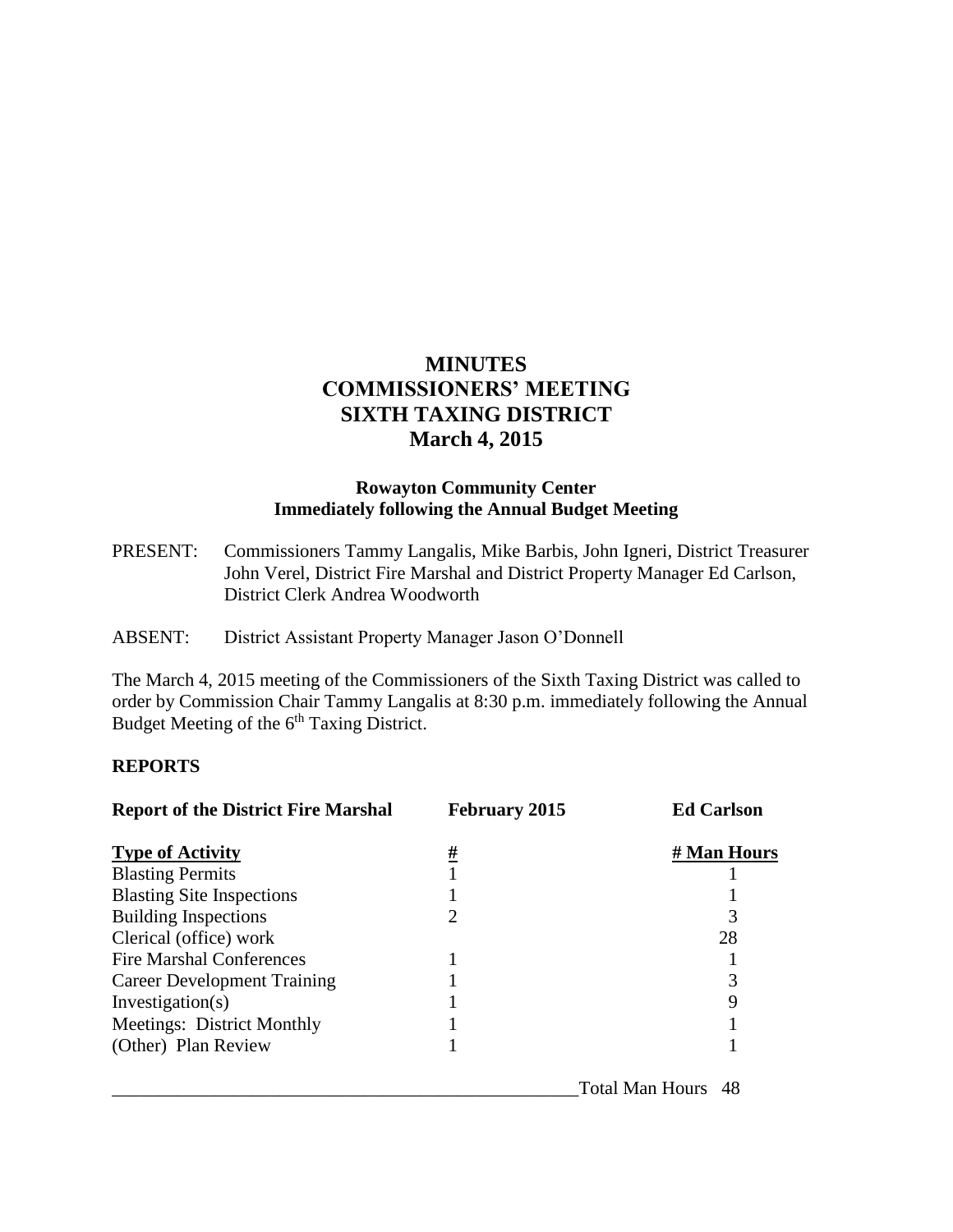## **MINUTES COMMISSIONERS' MEETING – March 4, 2015 Page Two**

Ed reported that there had been a structure fire on February 22 at 209 Rowayton Avenue. The cause has not been determined. It could have been electrical and it could have been caused by the plumber who was working to thaw the frozen pipes. They are dealing with the insurance company investigator now.

### **Report of the District Property Manager March 2015 Ed Carlson**

## **Community Center:**

- **1.** The J-D Gator is up for sale if anyone knows someone interested
- **2.** The water damage to the Library is being assessed by the insurance adjustor.
- **3.** Sewer connection has been completed. F&G will return in spring to grade and seed.
- **4.** Painting on third floor almost completed. Have been waiting for SOS to clean their space.

## **Bayley Beach:**

No Report

#### **Pinkney Park:**

1. Snow and ice on the public sidewalk has been a challenge this winter.

#### **Art Center:**

1. Heat went off during cold snap. A new chamber is needed for boiler and is on order.

#### **R. R. Station:**

1. Sinkhole was filled with stone and capped with blacktop patch.

#### **Sixth Taxing District Treasurer's Narrative Report March 4, 2015**

#### **Handouts to Commissioners\*:**

- Budget v Actual report as of February 28, 2015 for FY 14-15
- Treasurer's Report of Bank Balances as of February 28, 2015
- Capital Funds Project Balances report
- Report of Bills Paid in February 2015

#### **Comments on Reports:**

**On the District Budget v Actual Report**

Our expenses are at 70% of the budgeted expenses and our income is at 86% of the budgeted income for FY 14-15. We have received the February tax deposit from the city.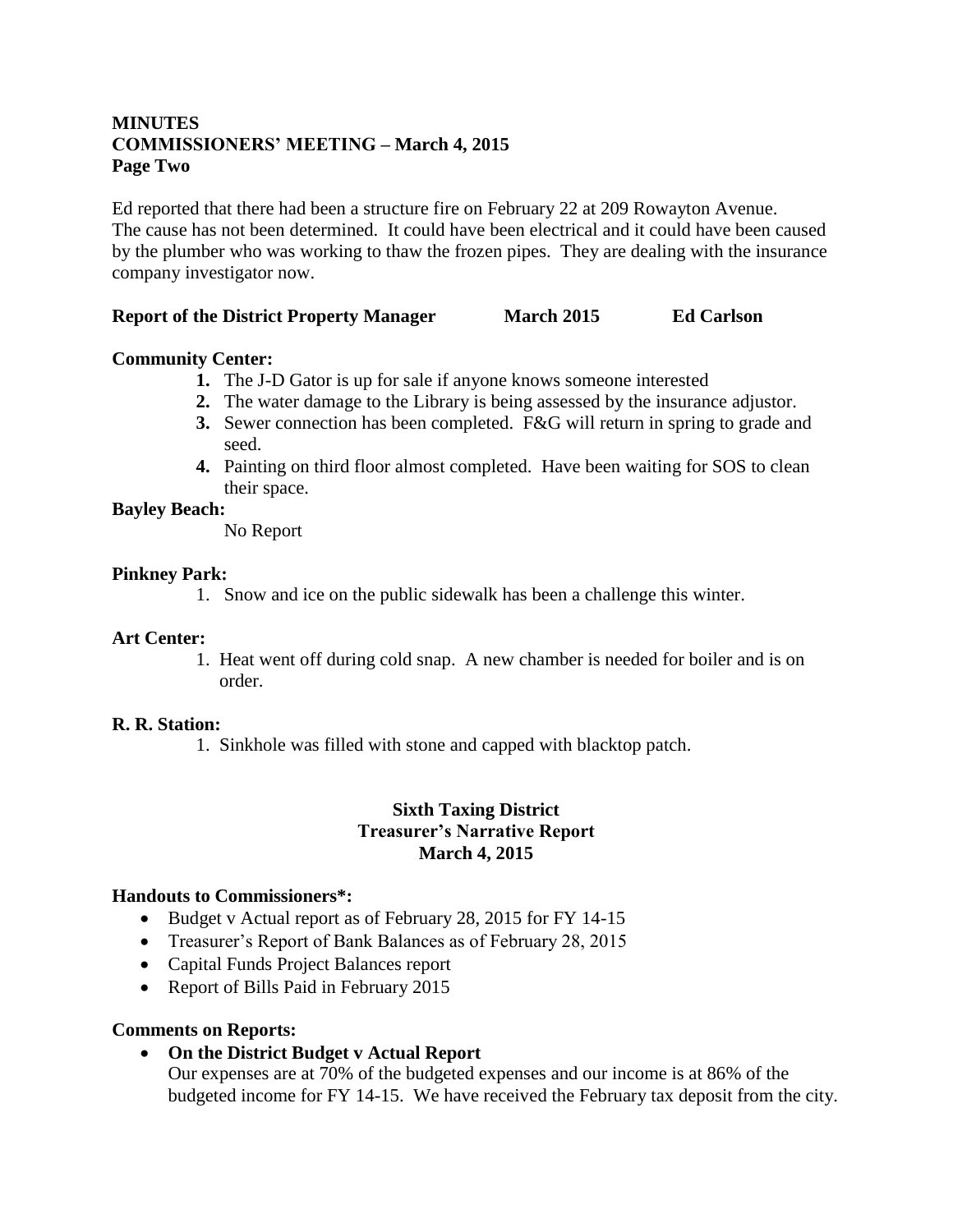## **MINUTES COMMISSIONERS' MEETING – March 4, 2015 Page Three**

#### **Events:**

We have been very busy working on the budget  $\&$  preparing for the Annual Budget Meeting.

(Statistical reports will be attached at the end of the Minutes)

\*

Please note, these are preliminary drafts and not final audited reports.

## **Report of the District Clerk March 4, 2015 Andrea Woodworth**

1. I have heard from Greg Barringer who runs yoga classes, two mornings a week last year, at Bayley Beach during the summer. He would like to have 3 morning classes this year, on Wednesday, Saturday and Sunday mornings. We have charged him \$250 per session per season in the past. That would be \$750 total for the season for the three classes. I think these classes are very well received. Would you approve this? **APPROVED**

2. Have you come to an agreement on a fee for a Pinkney Park wedding on August 29.? I checked emails that I was in on and it looks like Tammy suggested \$1K - \$2K. John suggested \$2,500. And Mike didn't voice a price but indicated that he though \$2,500 was too cheap. We charge district residents \$1,250 at the Community Center. These people are residents. What are your thoughts? **The Commissioners wish more information and reassurance that certain issues like parking will be satisfactorily addressed. They decided on a \$2,500 rental fee with an end time no later than 10 p.m.**

3. There is still the interest that I spoke of before this to have a Dutch camp for  $10 - 15$  students in Pinkney Park from June 29 – July 24. I don't believe they have nailed down the use of FMRNS in the afternoons yet. I'm sure they will probably be able to, but in case not, they will probably be in Pinkney all day. I haven't gotten an answer to that question yet. Last year they paid 10% of their proceeds to FMRNS (\$460). I think they may have thought that was to be shared between each entity. It wasn't. What fee might you charge them, if you will? **The Commissioners APPROVED the plan and won't require a fee as it is a public park.**

4. I received a request letter from Shakespeare on the Sound. A copy of this letter is in each of your files. Please look at that and let me know when I may send a confirmation letter to SOS.

**Commissioner Mike Barbis** reported that we had received three bids ranging from \$153,000 to \$150,000 for the planned new roadway out of the Community Center. With the proposed new parking spaces, the cost will be around \$164,000. We're taking the lowest bid. It is felt that they should approve the higher expense of using permeable pavers for the parking spaces as it is more environmentally friendly. The contractor, F&G, who is doing the sewer connection will also do this project. Tom Livingston asked if the exit would match the